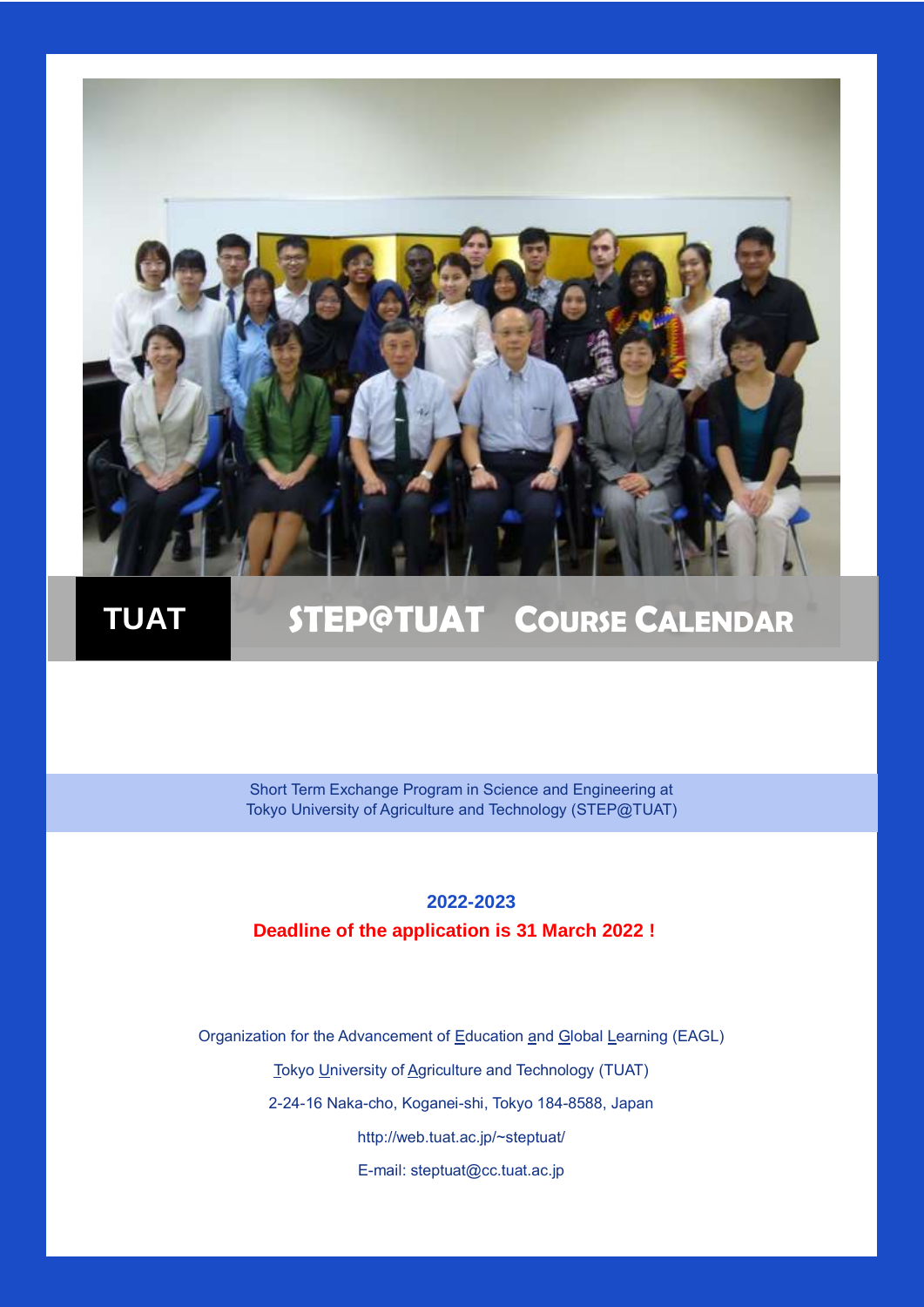**Important Notice** 

The COVID-19 is widespread throughout the world. We strongly hope for the end, but unfortunately, the situation is getting worse these days.

We are calling for STEP@TUAT applicants, but even after the acceptance is granted, there is a possibility that the following decisions will be made depending on the infection situation. Read carefully and apply after understanding.

Depending on the policy of the Japanese government or the university, (1) The program will be canceled or the start time will be delayed.

(2) We will request you to submit additional certificates.

(3) Your movement after coming to Japan may be restricted.

(4) Other measure necessary to take.

 There is no scholarship awarded to the participants. Therefore, the participants should pay all expenses, including accommodation, food, transportation etc., by themselves.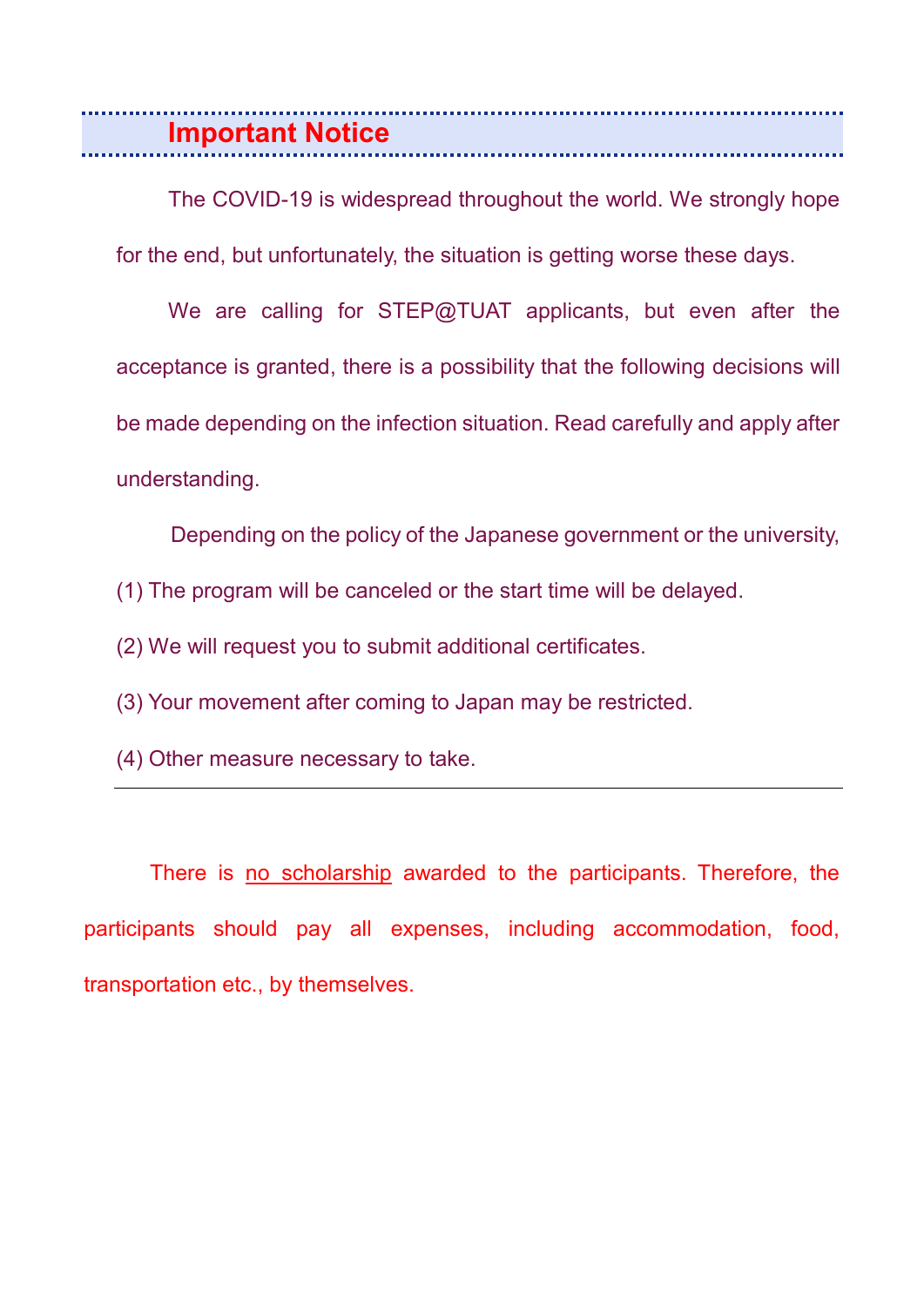| (1)              |  |  |  |  |  |
|------------------|--|--|--|--|--|
| (2)              |  |  |  |  |  |
| (3)              |  |  |  |  |  |
| (4)              |  |  |  |  |  |
| (5)              |  |  |  |  |  |
| $(5-1)$          |  |  |  |  |  |
| $(5-2)$          |  |  |  |  |  |
| (6)              |  |  |  |  |  |
| (7)              |  |  |  |  |  |
| (8)              |  |  |  |  |  |
| (9)              |  |  |  |  |  |
| (10)             |  |  |  |  |  |
| (11)             |  |  |  |  |  |
| (12)             |  |  |  |  |  |
| (13)             |  |  |  |  |  |
| (14)             |  |  |  |  |  |
| (15)             |  |  |  |  |  |
|                  |  |  |  |  |  |
|                  |  |  |  |  |  |
| $\mathbf{1}$ .   |  |  |  |  |  |
| 2.               |  |  |  |  |  |
| 3.               |  |  |  |  |  |
| $\overline{4}$ . |  |  |  |  |  |

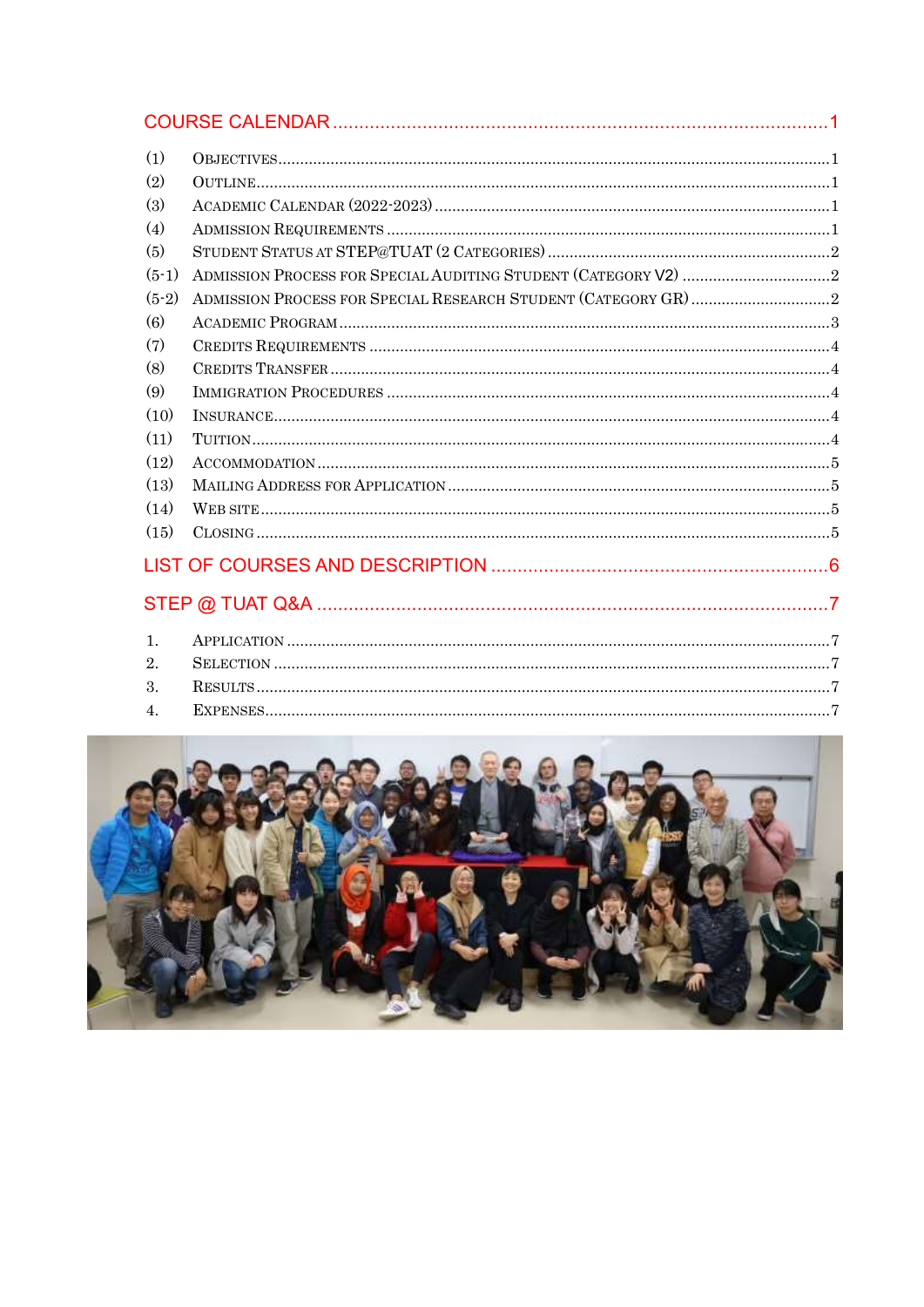#### <span id="page-3-0"></span>**Course Calendar**

#### <span id="page-3-1"></span>**(1) Objectives**

- (1) To provide international students with opportunities for education and research regarding the latest industry and technology in Japan.
- (2) To contribute to the development of science and technology through cooperative research and work with international students.
- (3) To promote the globalization of TUAT by fostering the relationship between TUAT students and international students.
- (4) To give a better understanding of Japan to international students, and further develop competent individuals familiar with Japan is to enable them to work in international fields.

#### <span id="page-3-2"></span>**(2) Outline**

- (1) Program starts in September.
- (2) Courses are offered in English.
- (3) Credits are awarded in the courses.
- (4) Number of students enrolled is about 10.

<span id="page-3-3"></span>**(3) Academic Calendar (2022-2023)**



#### <span id="page-3-4"></span>**(4) Admission Requirements**

- (1) Applicants must be enrolled in either a regular undergraduate (3rd or 4th year: **V2**), master program (**V2** or **GR**), or doctoral program (**GR**) at overseas institutions which have concluded a student exchange agreement with TUAT as of September 1, 2022.
- (2) Applicants must be enrolled in regular undergraduate (**V2**), master program (**V2** or **GR**), or doctoral program (**GR**) at their home institutions as of the end of study at TUAT.
- (3) A basic knowledge of Japanese language is not an essential requirement for the STEP@TUAT students. Applicants must, however, be proficient in English. Students from non-English speaking countries should submit the results of TOEFL or other equivalent documents.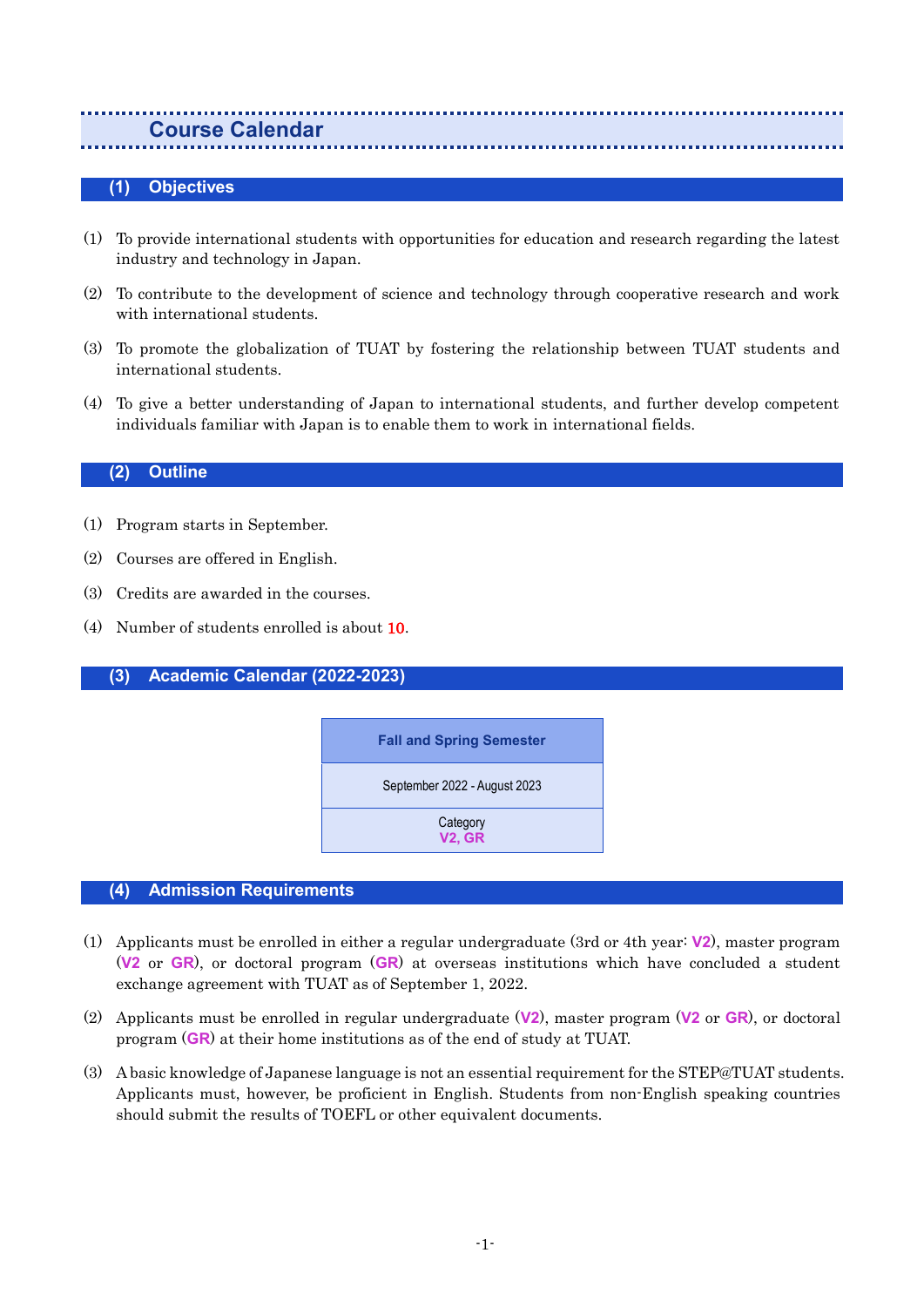#### <span id="page-4-0"></span>**(5) Student Status at STEP@TUAT (2 Categories)**

| <b>Status</b>                                                  | <b>Category</b> | <b>Present Status in Home</b><br>institution as of<br>September 1, 2022 |
|----------------------------------------------------------------|-----------------|-------------------------------------------------------------------------|
| <b>Special Auditing Student</b><br>(Fall and Spring Semesters) | V <sub>2</sub>  | Undergraduate<br>(Yr.3 or Yr.4)<br>Master's Program                     |
| <b>Special Research Student</b><br>(Fall and Spring Semesters) | <b>GR</b>       | Master's[A1] and Doctoral<br>Program                                    |

#### <span id="page-4-1"></span>**(5-1) Admission Process for Special Auditing Student (Category V2)**

Students interested in STEP@TUAT should contact the International Exchange Office of their home institution for information about STEP@TUAT. Applicants need to go through the selection process for students from their home institution, established by the academic exchange agreement.

The following documents are necessary for application:

- (1) Completed STEP@TUAT Application Form2022-A-1~.
- (2) Certificate of Enrollment issued from home institution (either in English or in Japanese).
- (3) Transcript of Academic Records (either in English or in Japanese).
- (4) Explanation for Grade System of your Transcript of Academic Records with an authorized signature (either in English or in Japanese).
- (5) Two recommendation letters written by the faculty members of the home institution. Letters should be written in either English or Japanese.
- (6) Completed Health Certificate Form 2022-B (in English).
- (7) Result of TOEFL or other equivalent documents (for non-English speaking countries only).
- <span id="page-4-2"></span>(8) Copies of Passport and ID (Students who have a passport must attach the copy to the application).

#### **(5-2) Admission Process for Special Research Student (Category GR)**

Students interested in STEP@TUAT should contact the International Exchange Office of their home institution and find an academic advisor at TUAT with the help of professor or the International Exchange Office of applicant's home institution. When mailing the following documents, please remember to include correspondence records with your future academic advisor at TUAT, such as copies of e-mails, showing the agreement of acceptance by the academic advisor in the package with the application.

The following documents are necessary for application:

- (1) Completed STEP@TUAT Application Form2022-A-1~.
- (2) Certificate of Enrollment issued from home institution (either in English or in Japanese).
- (3) Transcript of Academic Records (either in English or in Japanese).
- (4) Explanation for Grade System of (3) with an authorized signature (English or in Japanese).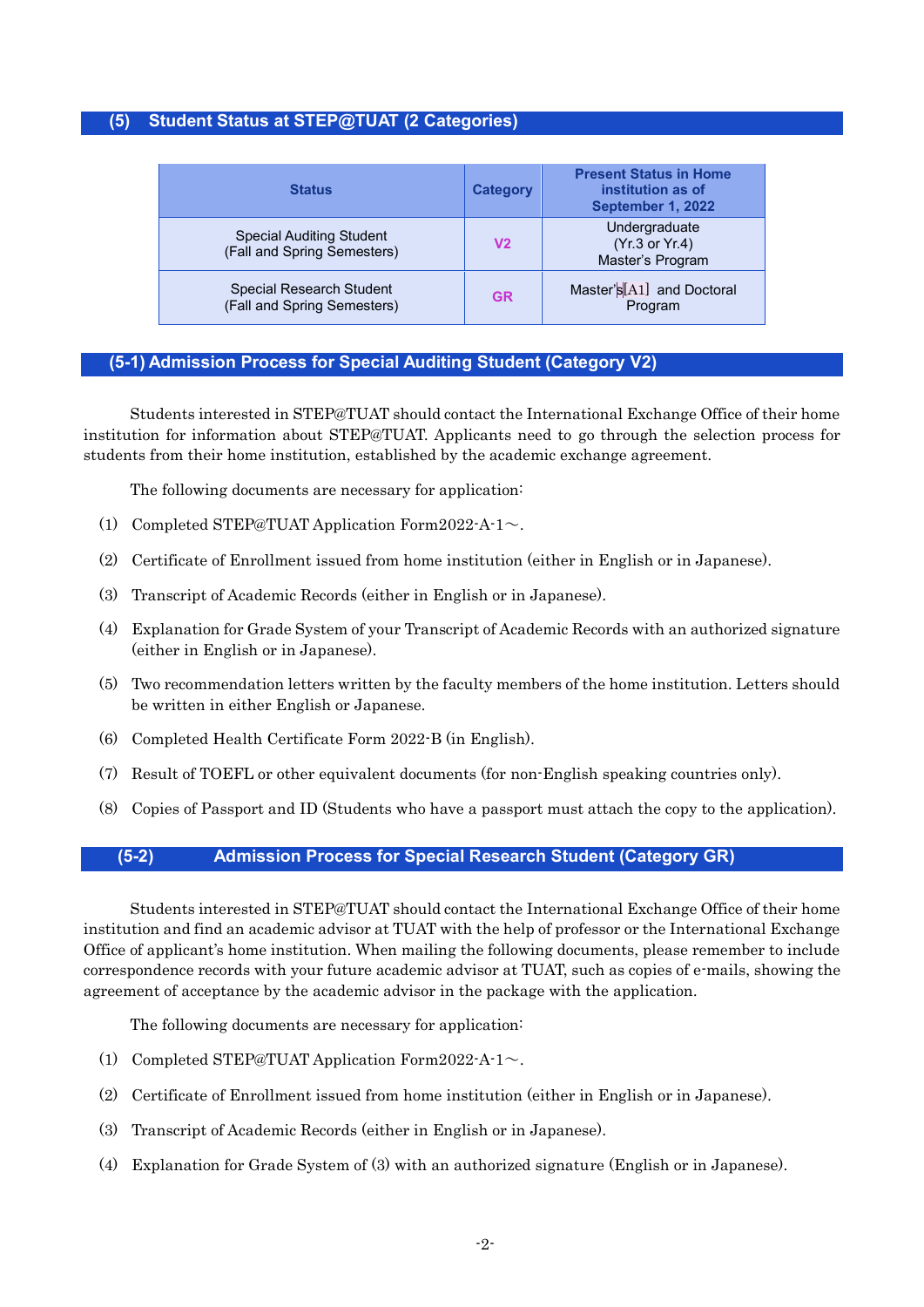- (5) Two recommendation letters written by the faculty members of the home institution. Letters should be written in either English or Japanese.
- (6) Completed Health Certificate Form 2022-B (in English).
- (7) Result of TOEFL or other equivalent documents (for non-English speaking countries only).
- (8) Copies of Passport and ID (Students who have a passport must attach the copy to the application).
- (9) Copies of correspondence records with TUAT Advisor, showing the arrangement of acceptance by the academic advisor.

Note: Applications for STEP@TUAT 2022-2023 should reach TUAT in a complete package containing all the above documents **by e-mail** no later than March 31, 2022.

Incomplete applications will not be considered after March 31, 2022.

TUAT will begin selection process from April 1 and will notify the applicants and their home institutions of the results.

#### <span id="page-5-0"></span>**(6) Academic Program**

This program consists of the following courses.

- Lectures
- Independent Study

Note: Under the direction of the program coordinator, students can choose classes in their major from established courses in Japanese, depending on their qualifications. A full list of such courses is included under the title of Regular Courses of TUAT.



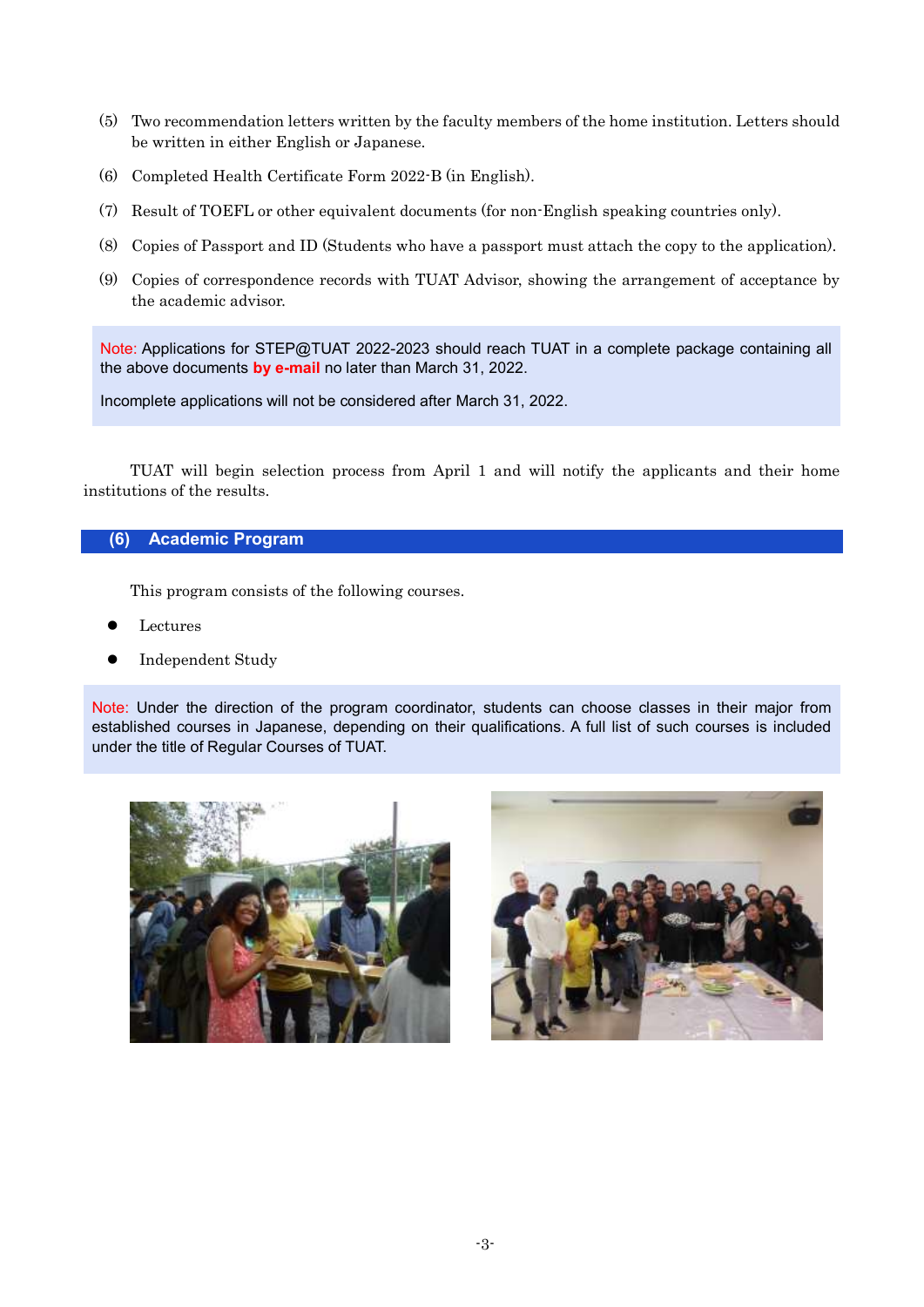#### <span id="page-6-0"></span>**(7) Credits Requirements**

All the courses offered in STEP@TUAT are elective. Students will select and register for the courses of their choice at the beginning of fall semester.

| <b>Student Status and</b><br>Category                   | Lectures | Independent<br>Study<br>Compulsory | Total |
|---------------------------------------------------------|----------|------------------------------------|-------|
| <b>Special Auditing</b><br><b>Student (Category V2)</b> | 17       | 5                                  | 22    |
| <b>Special Research</b><br><b>Student (Category</b>     |          | 10                                 | 10    |

|  |  | <b>Minimum Requirements for 2 Semesters</b> |  |
|--|--|---------------------------------------------|--|
|--|--|---------------------------------------------|--|

Those students who have completed studies at STEP@TUAT will be given a certificate of completion. Students from the special auditing students specified in TUAT rules and regulations, who registered for the first semester but were judged to have no possibility of completing the second semester due to credit authorization, in principle will have his/her studentship canceled by the Director of the EAGL at TUAT through a decision by the steering committee, with the consent of the home institution and concluding an agreement between the institutions or between the departments of the institutions.

#### <span id="page-6-1"></span>**(8) Credits Transfer**

TUAT will allow students to transfer[A2] credits to their respective institutions but the final decision will depend on the respective home institution's policy.

#### <span id="page-6-2"></span>**(9) Immigration Procedures**

Before coming to Japan, prospective students will need to obtain a "College Student" (Ryugaku) visa issued at the Japanese Embassy or Consulate in their country.

We will send a certificate or a letter of acceptance to students who are officially accepted to STEP@TUAT. Concurrently TUAT will request Japanese Immigration Bureau to issue a Certificate of Eligibility for Status of Residence (CESR) for each student. CESR will serve as a proof of student status when the student applies for the visa which is a requisite for entering Japan as a student. The process of obtaining CESR takes time and the certificate usually does not arrive until the last moment. Applicants should follow the advice of the Japanese diplomatic office in their home country concerning the procedure for obtaining the visa.

#### <span id="page-6-3"></span>**(10) Insurance**

STEP@TUAT students must join a comprehensive health, personal accident, and fire insurance plans arranged by TUAT, called "the National Health Insurance", "Disaster and Accident Insurance for Students Pursuing Education and Research", "Personal Liability Insurance for Students and Members of University CO-OP" and "Fire Insurance", respectively.

#### <span id="page-6-4"></span>**(11) Tuition**

Tuition fee is waived for students from institutions that have concluded student exchange agreement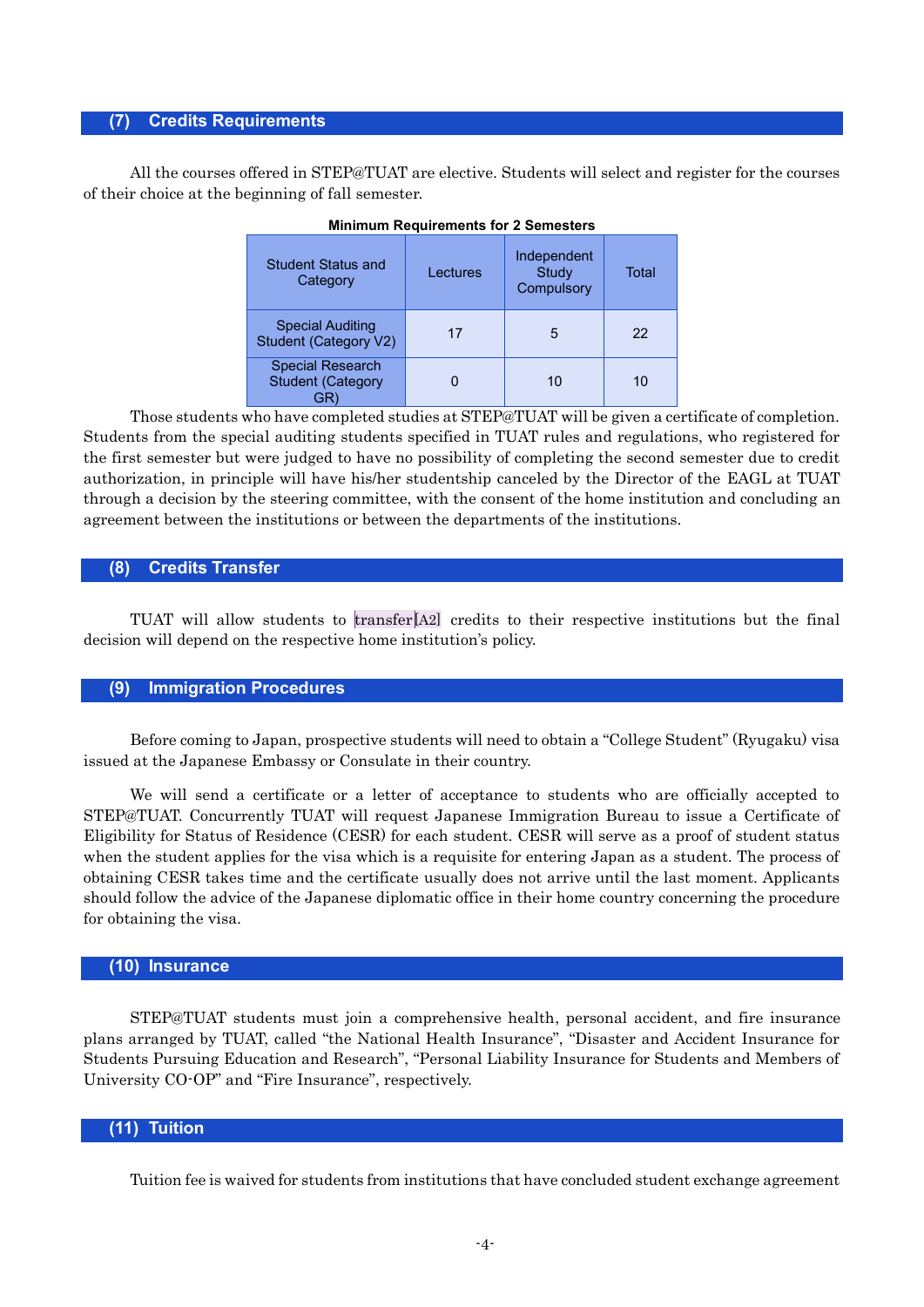#### with TUAT.

#### <span id="page-7-0"></span>**(12) Accommodation**

TUAT will arrange.

#### <span id="page-7-1"></span>**(13) Address for Application**

All STEP@TUAT application materials should be sent to the following office by e-mail.

**F** STEP Coordinator Office, EAGL<br>STEP Coordinator Office, EAGL Tokyo University of Agriculture and Technology I. Email steptuat@cc.tuat.ac.jp

#### <span id="page-7-2"></span>**(14) Web site**

Information regarding STEP@TUAT may be found on our web site:

http://www.tuat.ac.jp/~steptuat/

#### <span id="page-7-3"></span>**(15) Closing**

Your application package should reach the office of STEP@TUAT no later than Thursday, March 31, 2022.

Appendix: If an action by a student among the Short-Term Exchange Program is deemed to be against public order and standards of decency, the student shall be disciplined.



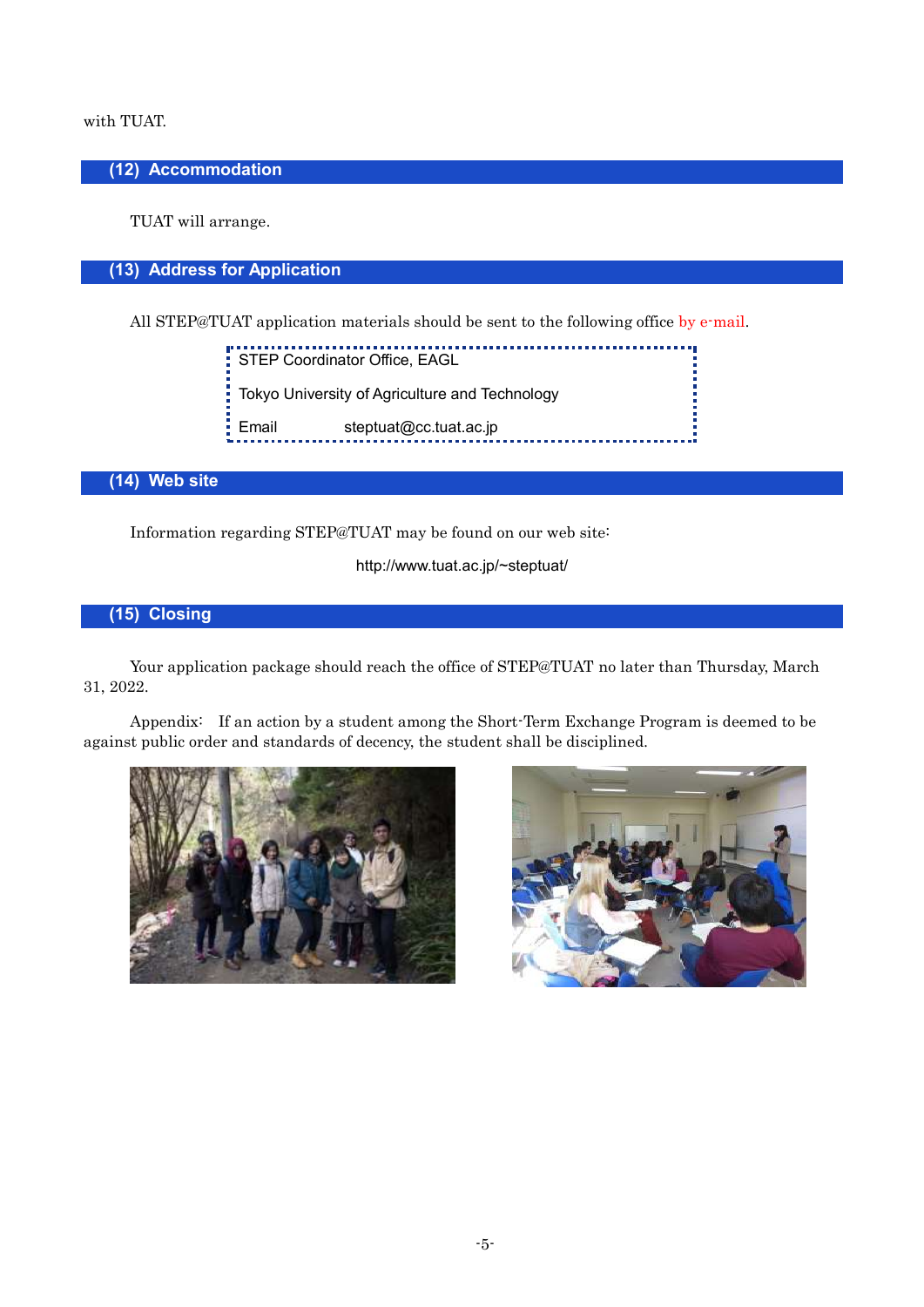# <span id="page-8-0"></span>http://web.tuat.ac.jp/~steptuat/

**List of Courses and Description (Visit our Homepage)**











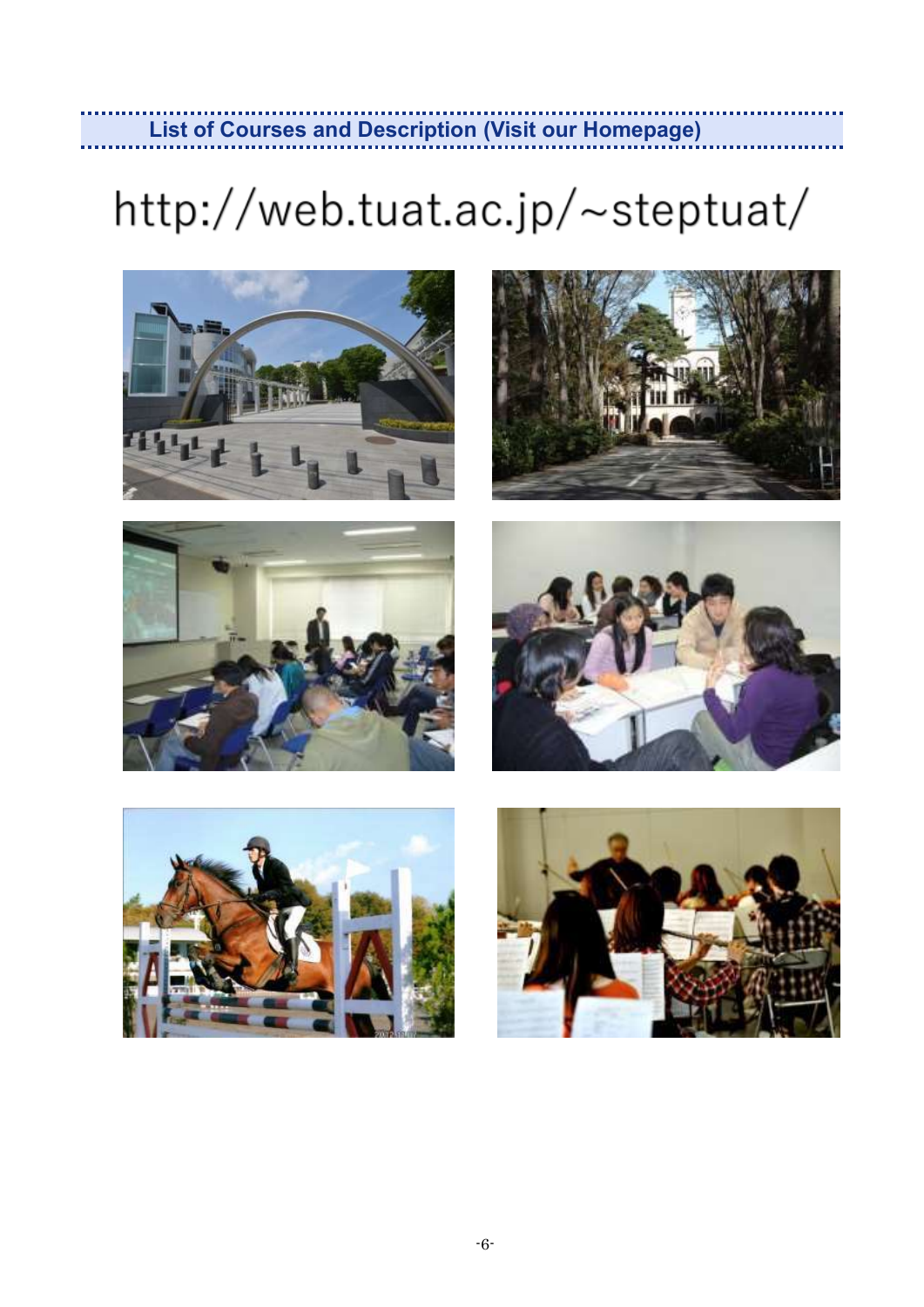### <span id="page-9-0"></span>**STEP @ TUAT Q&A**

#### <span id="page-9-1"></span>**1. Application**

#### Q1: I found a mistake in the application form which I had already sent. Can I correct the mistake?

A1: Please send an e-mail to the coordinator as soon as possible. In case of sending message through e-mail, please use your own registered account which you specified in the 2nd page of the application form. To avoid troubles, we may refuse accepting messages from unregistered accounts unspecified on the original application document.

Q2: I am not a student of a TUAT sister university. Can I apply to the program?

A2: No, you can't. Our program is open for the students from TUAT sister universities.

#### <span id="page-9-2"></span>**2. Selection**

Q1: How many exchange students will be enrolled in this program?

A1: The total number is about 10 for STEP@TUAT 2022-2023 program.

#### Q2: So how many students will be enrolled from each sister university?

A2: "Theoretically", according to the bilateral contract between each sister university and TUAT, the maximum number of the students who can be enrolled in this program is 3 to 5. However, since there are more than 100 sister universities, the final number of the students from each university will be strongly influenced by the total number of applications.

Q3: What is selection process?

A3: Screening by the committee of TUAT will be held between April to May, 2022

#### <span id="page-9-3"></span>**3. Results**

Q1: When can I know the results whether I am selected as an exchange student or not?

A1: Final results will be sent out by e-mail until the end of May 2022.

#### <span id="page-9-4"></span>**4. Expenses**

#### Q1: How much will I spend at the beginning?

A1: You will spend "AT LEAST"

- 1,000 JPY: Bus > Narita Int'l Airport Tokyo
- 500 JPY: Train> Tokyo Campus
- 60,000 JPY (at Least): Initial payment for accommodation. Details to be announced.
- 10,000 JPY: Bed linen (on arrival or next day)
- 1,000 JPY: Personal Accident Insurance for students (=GAKKENSAI) (for 1 year on arrival)